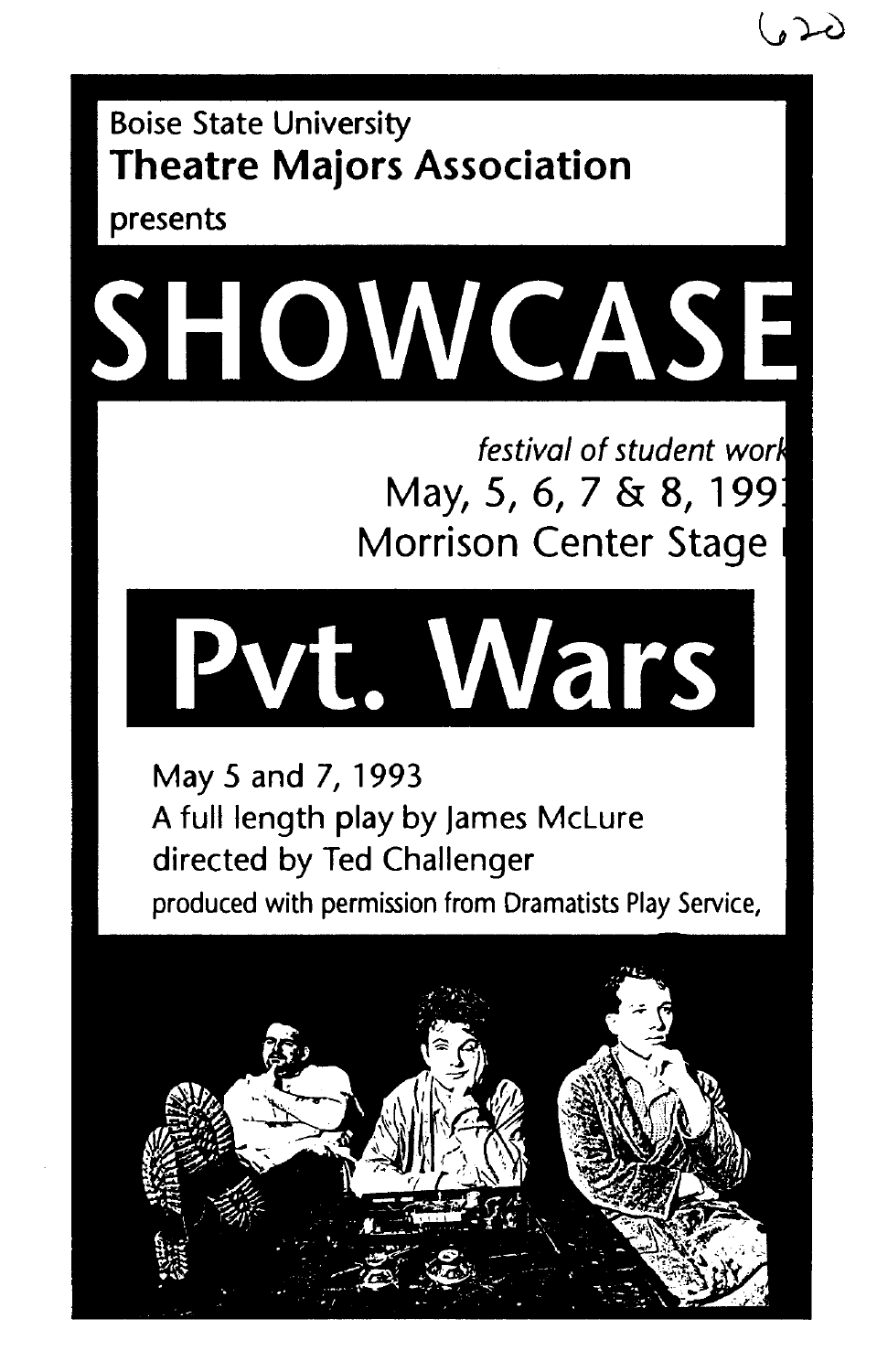### **Cast**

Natwick........ Jac Webb Silvio........ Virgil Allbery Gatley........Randy Davison

# Setting

A veteran's hospital after Vietnam. There will be 10 minute intermission.

# Director's Note

I wish the stage were as narrow as the wire of <sup>a</sup> tight rope dancer, so that no incompetent would dare step upon it. -JOHANN WOLGANG VON GOETHE

This strikes fear in me. Although I am young in directing, I have standards for what I will put on the stage. This is why I fell in love with the play PVT. Wars. I find the script to offer everything I look for in an evening of theatre. When I see alot of theatre being written to shock audiences, I want to produce and direct theatre to entertain and carry the audience through different emotions. -TED CHALLENGER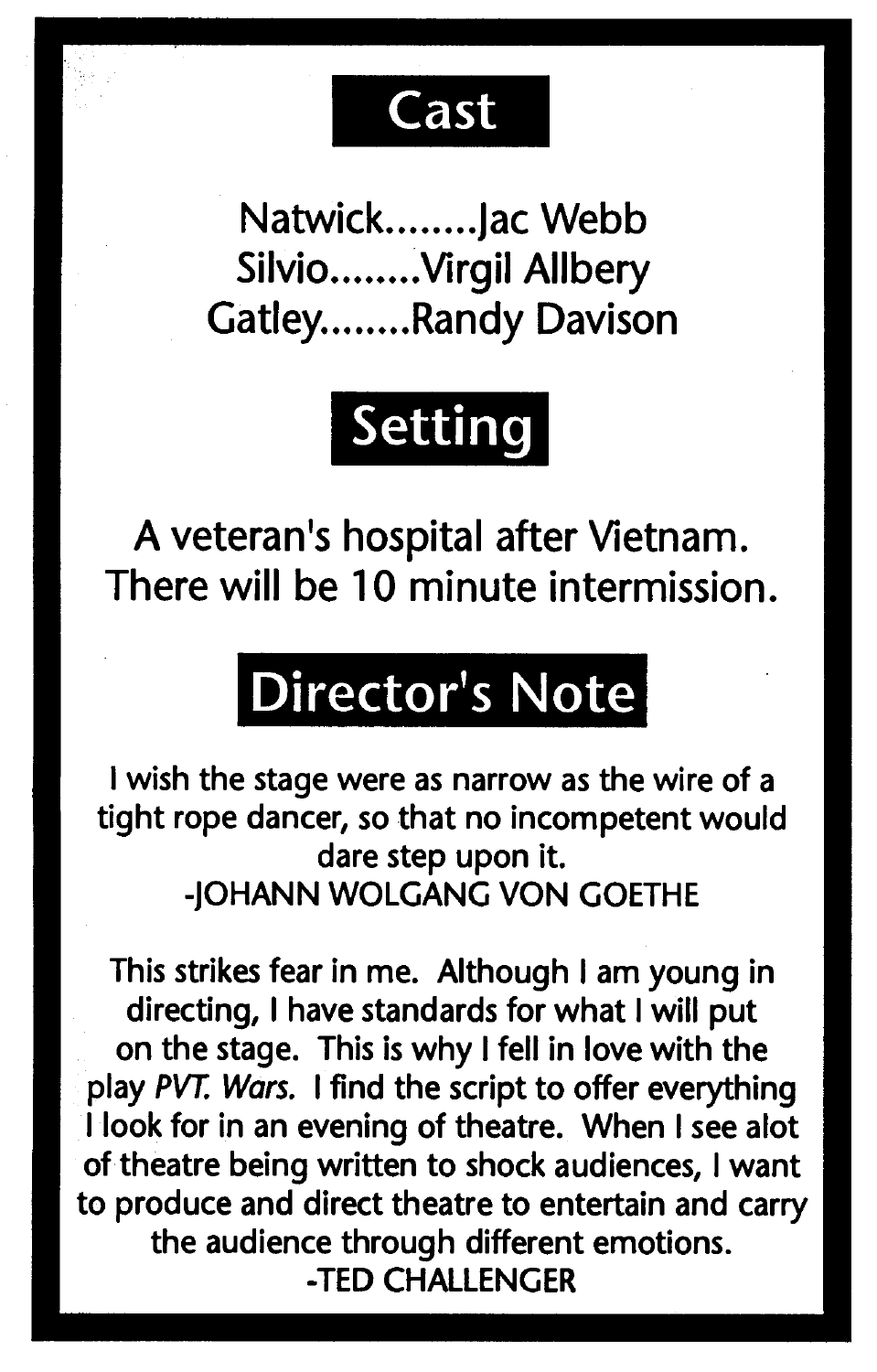### Artistic Staff

Artistic Director........Richard William Bean Technical Director ........ John Hadley Sound Design........Brent Johnson Light Design........ John Hadley

## Production Crew

Stage Manager........Rochelle Cunnhingham. Sound Board Operator.......Brent Johnson Light Board Operator........ Kris Martin Props/Costumes........Cast Publicity........Ashley Martell House Manager/Box Office.......Marc Malone

The BSU THEATRE MAJOR'S ASSOCIATION would like to thank you for supporting theatre in our community.

Executive Administrator........Ted Challenger Public Relations........ Ashley Martell Treasurer........ Karen Wennstrom

Emergency Exits located in all corners of the theatre.